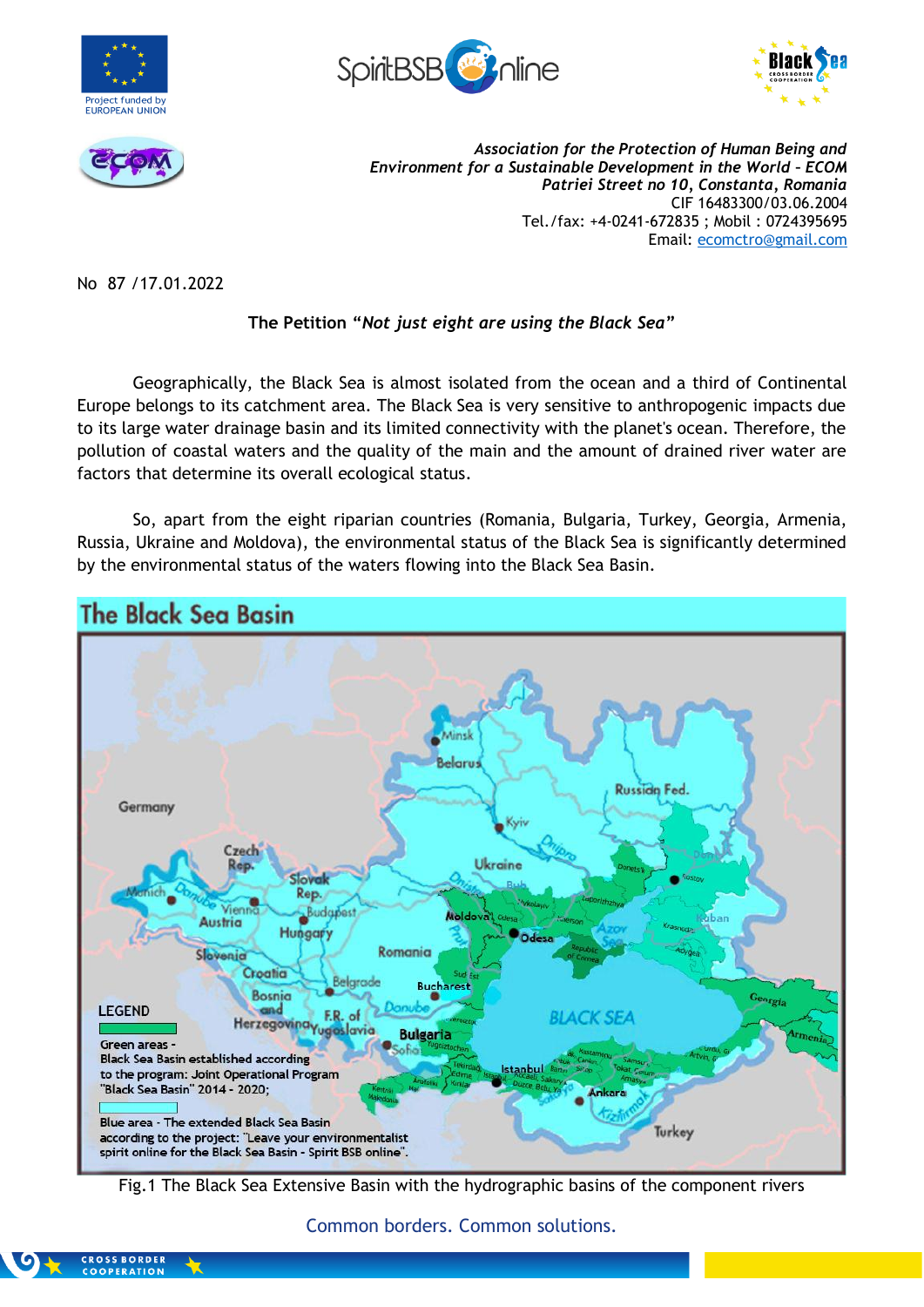





Our project "Leave your Environmentalist Spirit Online for the Black Sea Basin – Spirit BSB online", developed on the Joint Operational Programme Black Sea Basin 2014 – 2020, aims to investigate all possible sources of pollution in the Black Sea Basin. Into this purpose we have established an Extended Black Sea Basin comprising 17 countries (Germany, Austria, Slovakia, Hungary, Serbia, Bosnia, Slovenia, Croatia, Romania, Bulgaria, Moldova, Ukraine, Russia, Georgia, Armenia, Turkey, Bulgaria) with rivers (Danube, Dniester, Dnieper, Don, Rioni, Kizil-Irmac, Chorokhi, Sakarya, Yesil-Irmak, Kodori) which flow into the Black Sea. The rivers from the Extended Black Sea Basin are real "highways" for collecting all pollutant emissions and accidental discharges, with final destination into the Black Sea.

Therefore, not only 8 riparian countries use and bring their impact of pollution on the Black Sea. Those areas from the 17 countries crossed and served by polluting "highways" by rivers bring their significant impact on the state of the Black Sea environment.

Consequently, not only the 8 riparian countries must participate in the protection of the Black Sea. All areas and all actors from the 17 countries identified as being the Extend Black Sea Basin must actively contribute to the protection of the Black Sea, because they also use it to a large extent.

We want to sound the alarm to decision-makers, environmental authorities, scientists, environmental NGOs, citizens accountable for raising awareness.

Our petition seeks to draw the attention of all countries in which the Extended Black Sea Basin is located to step up efforts to limit pollution of the Black Sea.

To achieve this difficult goal, we address you with the following suggestions:

I) Improved waste management;

II) Cooperation with neighboring states for the reduction of organic pollutants, sewage, agricultural practices, plastics (Rivers are today highways for plastic waste);

III) Promoting the circular economy and reducing waste, especially plastic waste;

IV) Concluding agreements and conventions for the protection of the environment in the extended Black Sea Basin between environmental organizations and economic agents that produce pollution;

V) Development of awareness programs for the protection of the Black Sea to be implemented in all countries of the Extended Black Sea Basin;

VI) Development of new (innovative) management strategies for the prevention and reduction of water pollution (rivers, streams) in the Extended Black Sea Basin

VII) Introduction of punitive measures in international environmental legislation for repeated violations of water pollution regulations

VIII) Strengthening the environmental control and training the volunteers of the environmental activists for notifying the water pollution and the pollution sources.

Finally, what we ask of you in the petition "Not just eight are using the Black Sea" is to convey to us that you undertake to contribute to the protection of the Black Sea through one of the measures suggested or others identified by you.

And if you send us the simple message that you are aware that your area also uses and has an impact on the state of the Black Sea environment and that you assume that you must participate in

Common borders. Common solutions.